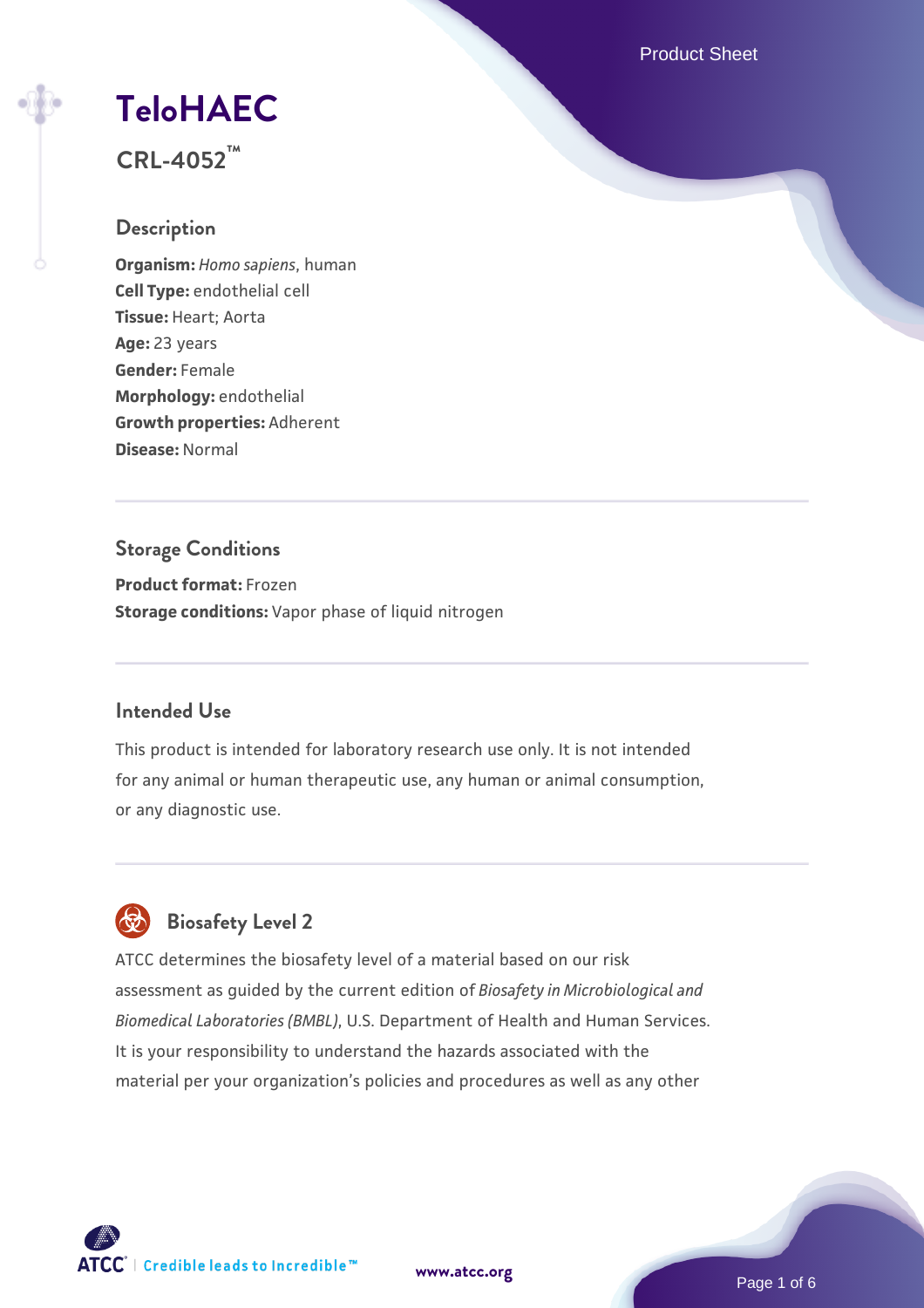applicable regulations as enforced by your local or national agencies.

Cells contain SV40 sequences

ATCC highly recommends that appropriate personal protective equipment is always used when handling vials. For cultures that require storage in liquid nitrogen, it is important to note that some vials may leak when submersed in liquid nitrogen and will slowly fill with liquid nitrogen. Upon thawing, the conversion of the liquid nitrogen back to its gas phase may result in the vial exploding or blowing off its cap with dangerous force creating flying debris. Unless necessary, ATCC recommends that these cultures be stored in the vapor phase of liquid nitrogen rather than submersed in liquid nitrogen.

## **Certificate of Analysis**

For batch-specific test results, refer to the applicable certificate of analysis that can be found at www.atcc.org.

## **Growth Conditions**

**Temperature:** 37°C **Atmosphere: 95% Air, 5% CO<sub>2</sub>** 

## **Handling Procedures**

#### **Unpacking and storage instructions:**

- 1. Check all containers for leakage or breakage.
- 2. Remove the frozen cells from the dry ice packaging and immediately place the cells at a temperature below -130°C, preferably in liquid

 $\mathsf{ATCC}^{\dagger} \mid$  Credible leads to Incredible  $\mathbb{\mathbb{M}}$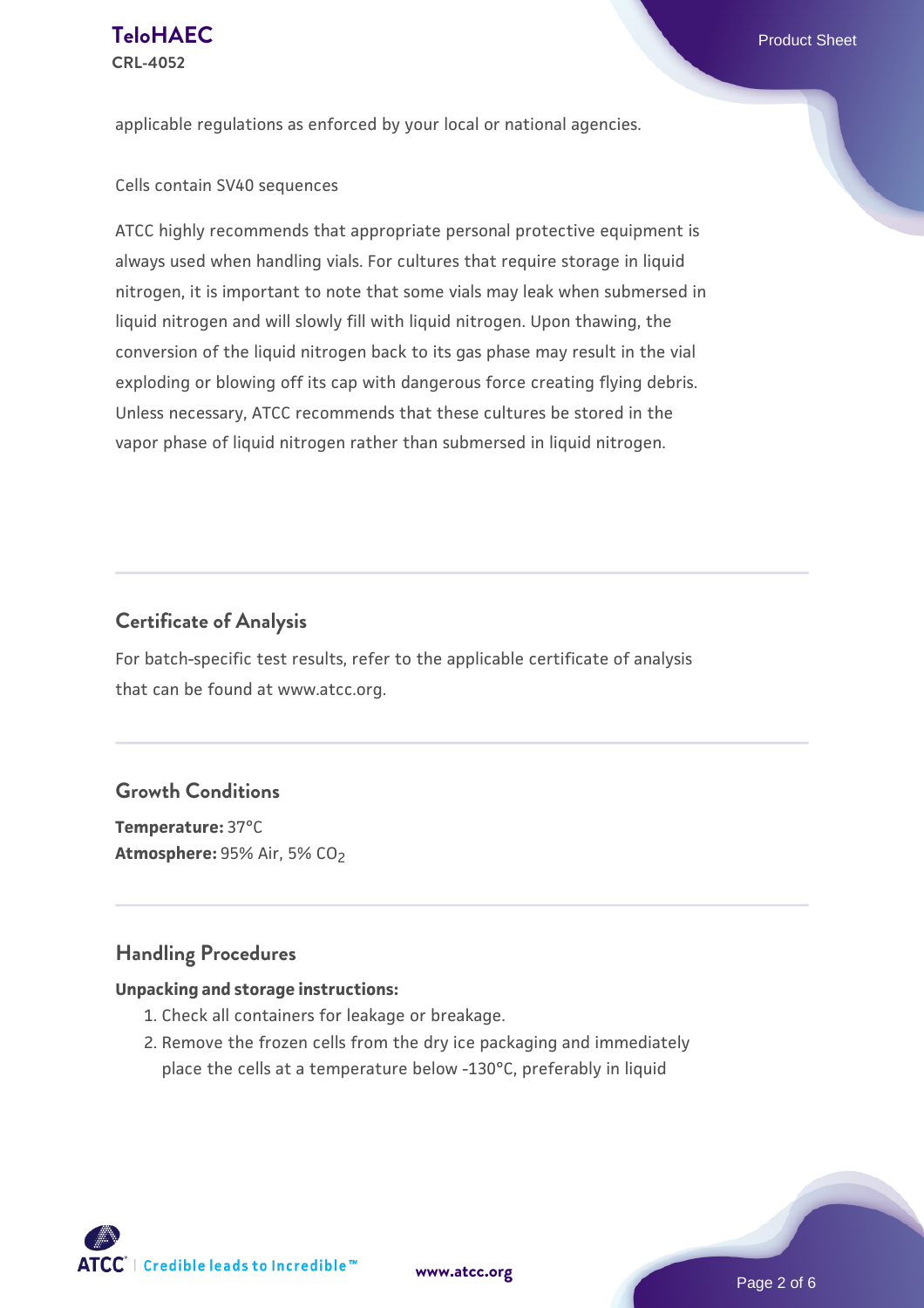nitrogen vapor, until ready for use.

**Complete medium:** The base medium for this cell line is Vascular Cell Basal Medium (ATCC PCS-100-030), supplemented with Vascular Endothelial Cell Growth Kit-VEGF (ATCC PCS-100-041).

Optional: Add 0.3ug/mL Puromycin(Santa Cruz Biotech: sc-108071A). Note: Do not filter complete medium.

**Handling Procedure:** To ensure the highest level of viability, thaw the vial and initiate the culture as soon as possible upon receipt.

If storage of the frozen culture is necessary upon arrival, store the vial in liquid nitrogen vapor phase and NOT

at –70°C. Storage at –70°C will result in loss of viability.

- 1. Prepare a 25 cm<sup>2</sup> or a 75 cm<sup>2</sup> culture flask containing the recommended complete culture medium. Prior to the addition of the vial contents, the vessel containing the growth medium should be placed in the incubator for at least 15 minutes to allow the medium to reach its normal pH (7.0 to 7.6) and to avoid excessive alkalinity of the medium during recovery of the cells.
- 2. Thaw the vial by gentle agitation in a 37°C water bath. To reduce the possibility of contamination, keep the O-ring and cap out of the water. Thawing should be rapid (approximately 2 minutes).
- 3. Remove the vial from the water bath as soon as the contents are thawed, and decontaminate by dipping in or spraying with 70% ethanol. All operations from this point on should be carried out under strict aseptic conditions.
- 4. Transfer the vial contents to a centrifuge tube containing 9.0 mL of complete culture medium and centrifuge the cell suspension at approximately 125 x g for 5 to 7 minutes.
- Discard the supernatant and resuspend the cells in fresh growth 5. medium (see the batch-specific information for the recommended dilution ratio). Add this suspension to the prepared culture vessel.
- 6. Incubate the culture at 37°C in a suitable incubator.

**Subculturing procedure:** Volumes used in this protocol are for 75 cm<sup>2</sup> flasks; proportionally reduce or increase amount of dissociation solutions for culture vessels of other sizes.

Subculture when the culture is about 90% confluent.

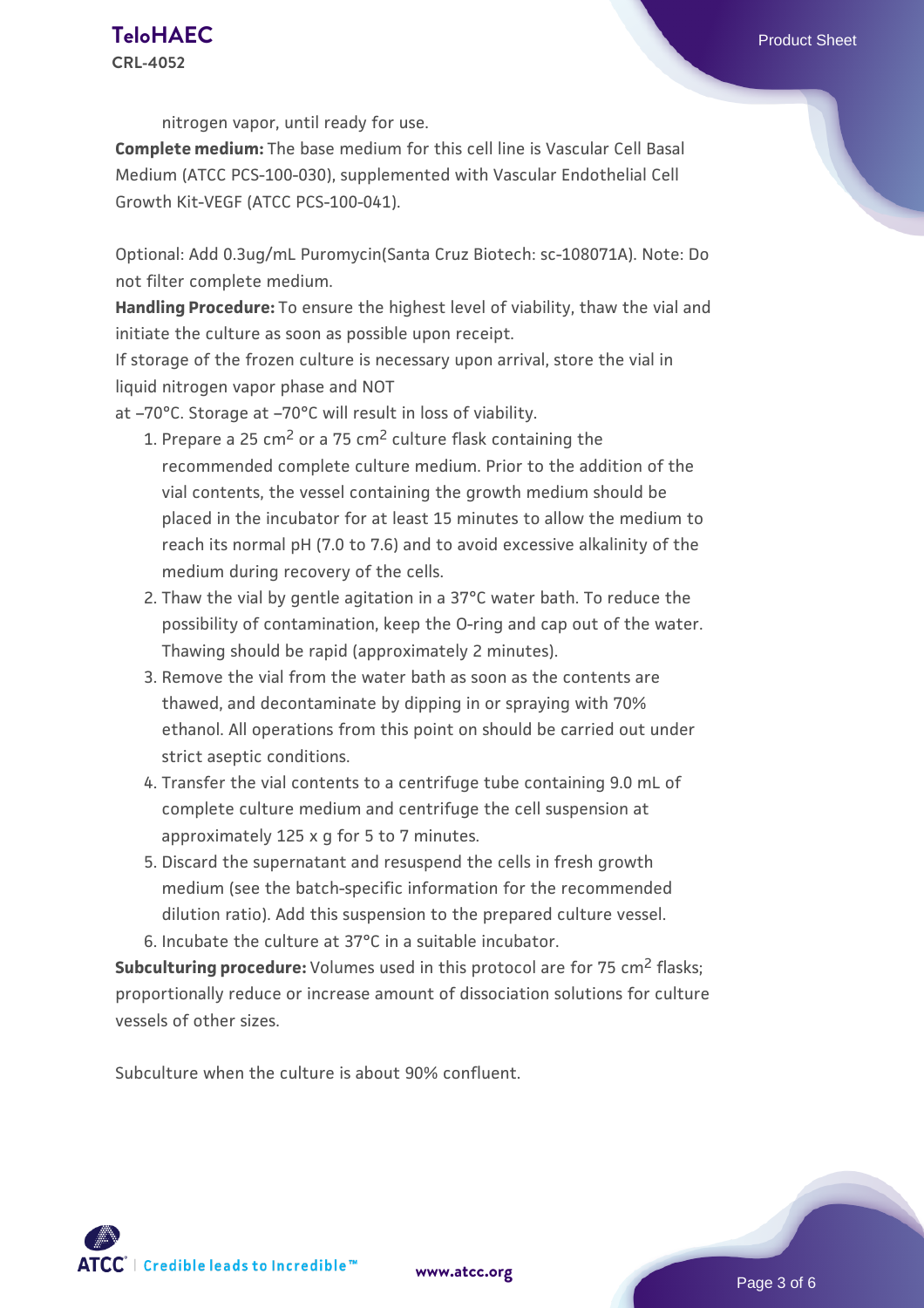1. Remove and discard spent medium.

**CRL-4052**

- 2. Briefly rinse the cells with Dulbecco's Phosphate Buffered Saline (DPBS, ATCC 30-2200) and discard rinse solution.
- 3. Add 2.0 to 3.0 mL room temperature Trypsin-EDTA for Primary Cells (ATCC PCS-999-003) to the flask. Incubate at 37°C for 5 min (until cells have detached).
- 4. Neutralize trypsin by adding an equal volume of room temperature 2% FBS in DPBS.
- 5. Centrifuge cells at 250 x g for 5 min at room temperature.
- 6. Remove supernatant. Resuspend pellet in 6.0 to 8.0 mL Complete Growth Medium.
- 7. Count cells, and seed 5.0 x 10<sup>3</sup> to 8.0 x 10<sup>3</sup> viable cells/cm<sup>2</sup> to new culture vessels.

**Medium Renewal:** Every 2-3 days.

**Reagents for cryopreservation:** Fetal bovine serum supplemented with 10% (v/v) DMSO (ATCC 4-X)

#### **Material Citation**

If use of this material results in a scientific publication, please cite the material in the following manner: TeloHAEC (ATCC CRL-4052)

#### **References**

References and other information relating to this material are available at www.atcc.org.

## **Warranty**

The product is provided 'AS IS' and the viability of ATCC® products is warranted for 30 days from the date of shipment, provided that the customer has stored and handled the product according to the information included on the product information sheet, website, and Certificate of

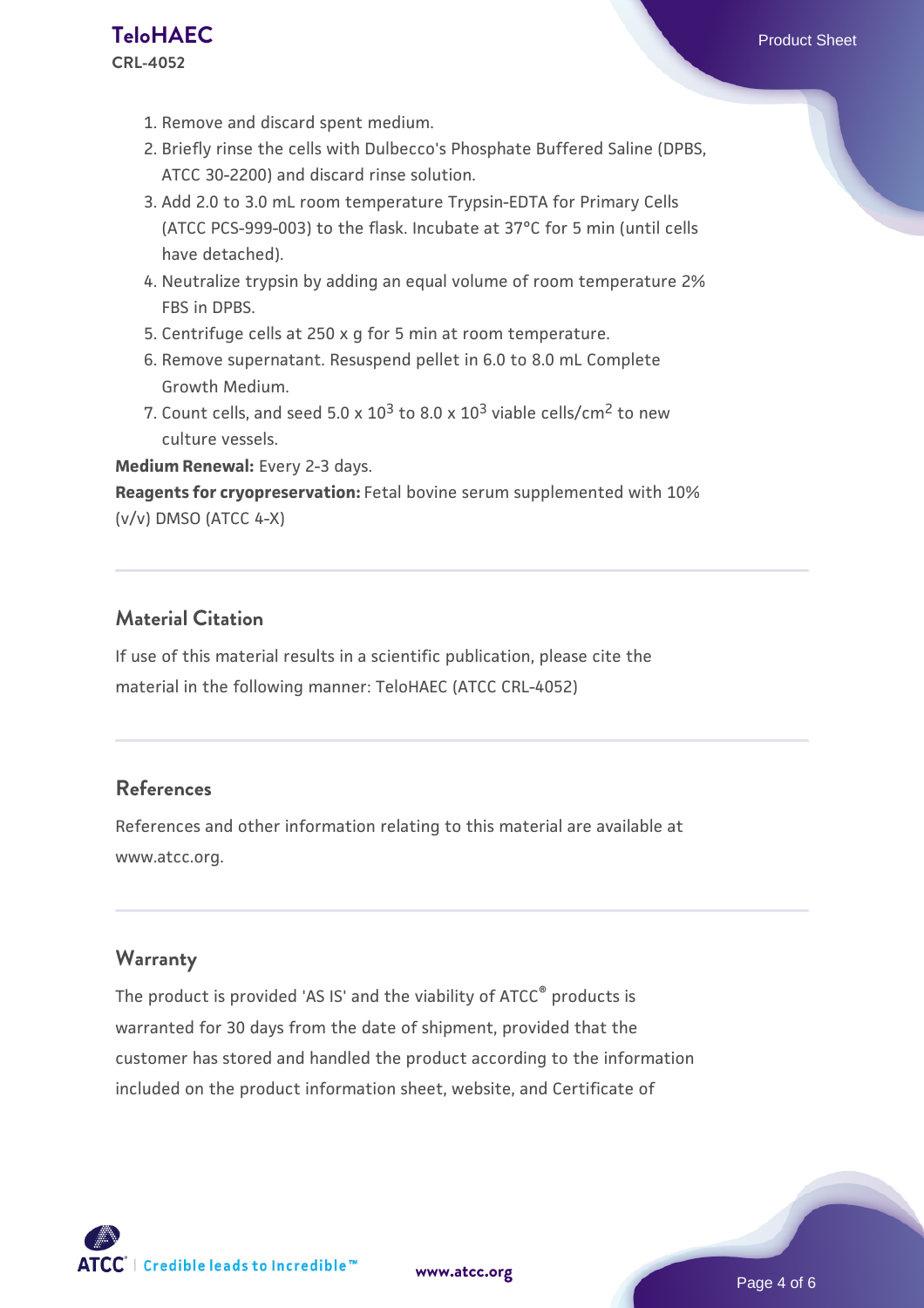Analysis. For living cultures, ATCC lists the media formulation and reagents that have been found to be effective for the product. While other unspecified media and reagents may also produce satisfactory results, a change in the ATCC and/or depositor-recommended protocols may affect the recovery, growth, and/or function of the product. If an alternative medium formulation or reagent is used, the ATCC warranty for viability is no longer valid. Except as expressly set forth herein, no other warranties of any kind are provided, express or implied, including, but not limited to, any implied warranties of merchantability, fitness for a particular purpose, manufacture according to cGMP standards, typicality, safety, accuracy, and/or noninfringement.

## **Disclaimers**

This product is intended for laboratory research use only. It is not intended for any animal or human therapeutic use, any human or animal consumption, or any diagnostic use. Any proposed commercial use is prohibited without a license from ATCC.

While ATCC uses reasonable efforts to include accurate and up-to-date information on this product sheet, ATCC makes no warranties or representations as to its accuracy. Citations from scientific literature and patents are provided for informational purposes only. ATCC does not warrant that such information has been confirmed to be accurate or complete and the customer bears the sole responsibility of confirming the accuracy and completeness of any such information.

This product is sent on the condition that the customer is responsible for and assumes all risk and responsibility in connection with the receipt, handling, storage, disposal, and use of the ATCC product including without limitation taking all appropriate safety and handling precautions to minimize health or environmental risk. As a condition of receiving the material, the customer agrees that any activity undertaken with the ATCC product and any progeny or modifications will be conducted in compliance with all applicable laws, regulations, and guidelines. This product is provided 'AS IS' with no



**[www.atcc.org](http://www.atcc.org)**

Page 5 of 6